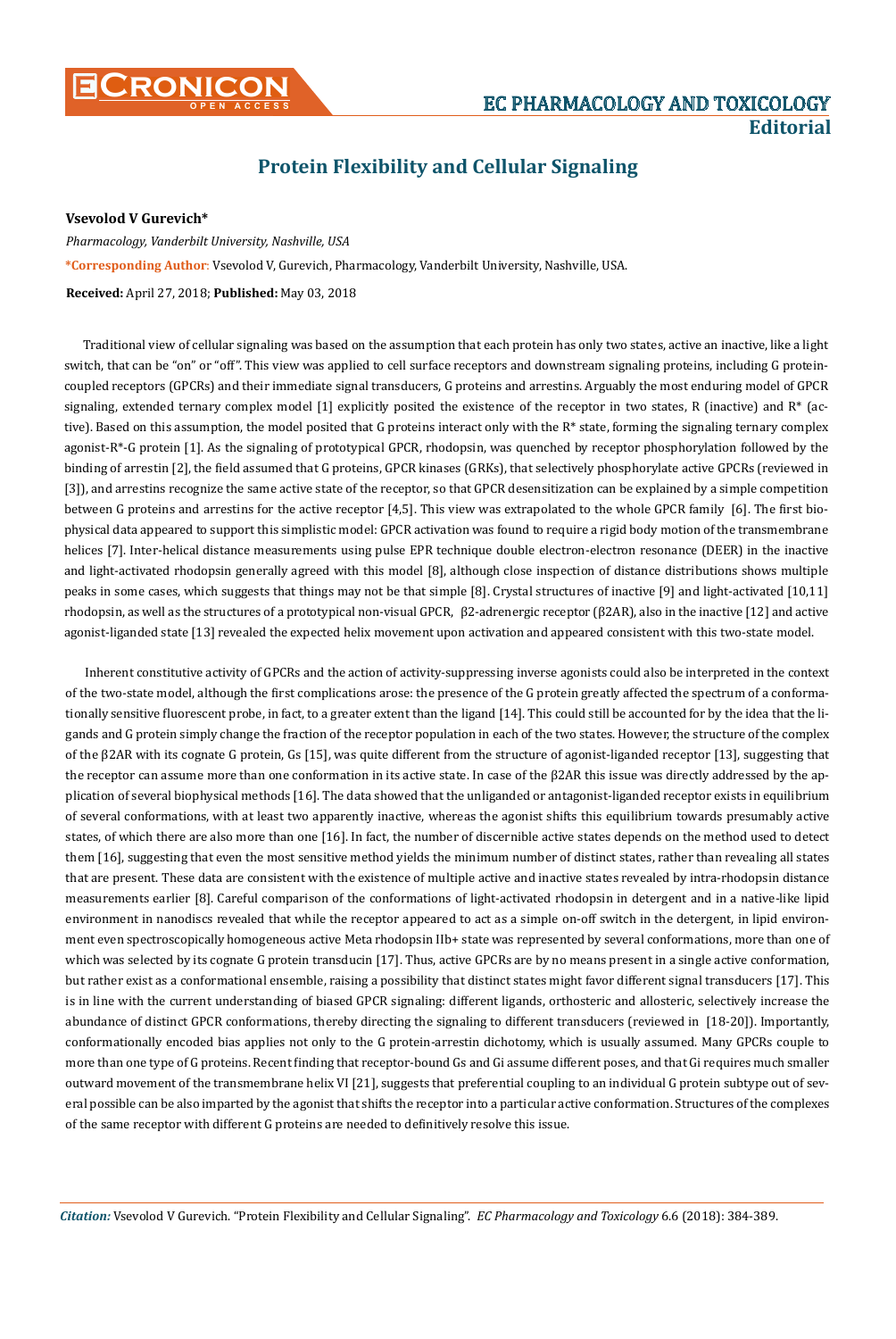As far as conformational flexibility is concerned, GPCRs are not unique among signaling proteins. Two signal transducers, G proteins and arrestins, illustrate this point. While crystal [15,22] and cryo-EM [23,24] structures of the complexes of different GPCRs with Gs show one particular conformation of the bound G protein, biophysical methods suggest that receptor-associated G protein is quite flexible, existing in many conformations [25,26]. In particular, relative orientation of the helical and Ras-like domains of the G protein  $\alpha$ -subunit does not appear to be fixed. Functional role of this flexibility remains to be elucidated. The inspection of the distribution of measured DEER distances within Gi α-subunit in all four functional states (inactive free, inactive in heterotrimeric complex with βγ-subunits, receptorbound heterotrimer, and GTP-liganded active free  $\alpha$ -subunit) shows multiple peaks [27], suggesting that Gi  $\alpha$ -subunit remains very flexible in every state. As Gi α-subunit interacts with several partners, effectors as well as RGS proteins that facilitate its self-inactivation, it is entirely possible that distinct Gi α-subunit conformations have different functional preferences, selecting specific interaction partners. The structures of the complexes of the Gi  $\alpha$ -subunit with effectors and RGS proteins are needed to test this idea.

The same is true for arrestins, that, in addition to their role in precluding G protein coupling to the receptor [2,4-6,28], were recognized as yet another class of signal transducers (reviewed in [29-31]). In their basal state, all four vertebrate arrestins have remarkably similar conformations [32-37]). The conformations of arrestin-1 [38], arrestin-2 [39], and arrestin-3 [40] activated by various means, as well as arrestin-1 in complex with rhodopsin [41-42] are also quite similar and clearly differ from the basal conformations. This can be interpreted as arrestins having only two conformational states, active and inactive. However, the distributions of distances between selected points in both free and receptor-bound arrestins, measured by DEER, are fairly wide [43-44], suggesting that arrestins are flexible in both states, exploring a pretty wide conformational space. This conclusion is also supported by the NMR data [45]. Some binding partners, such as ubiquitin ligases Mdm2 [46] and parkin [47], preferentially bind basal arrestins, others, like ERK1/2, prefer receptor-bound form [48], while some, like JNK3 or MEK1, effectively bind both [46,48]. Each non-visual arrestin was found to interact with more than 100 different non-receptor partners [49], which would be impossible without high conformational flexibility of these relatively small ~45 kDa proteins (reviewed in [50,51]). This notion is supported by the findings that separated arrestin peptides that do not have conformational constraints they would have in the full-length folded protein, bind known arrestin partners. The C-terminus of arrestin-2 binds two main components of the internalization machinery of the coated pit, clathrin and clathrin adaptor AP-2, thereby suppressing arrestin-dependent GPCR internalization in cells expressing receptors [52]. The N-terminus of arrestin-3 binds JNK3 and upstream kinases ASK1 and MKK4/7, facilitating JNK3 activation in cells [53]. Interestingly, careful inspection of all available structures shows that the transition from basal to active group of conformations induces significant changes in several arrestin elements, which identifies these parts as the most likely docking sites of proteins that preferentially bind inactive or active arrestins [54].

Arrestins apparently need three receptor-attached phosphates for high affinity binding [42,55,56]. Most GPCRs have a lot more than three phosphorylation sites, which suggested an idea that differential receptor phosphorylation can result in distinct conformations of receptor-bound arrestins that lead to distinct signaling capabilities of the complex [57,58]. While this tempting idea still needs to be confirmed experimentally, preferably by solving the structures of the complexes of the same arrestin with the same differentially phosphorylated receptor, numerous lines of indirect evidence suggest that it might be correct. Several distances between selected points in arrestin-1 and bound rhodopsin were measured by DEER [41,42]. In each case, complex distance distributions with multiple peaks were detected. While the most probable one invariably matched the crystal structure, the existence of alternative distances suggested that the complex likely has different "flavors", only one of which was captured in crystal. By the use of pairs of fluorescent substitutions in non-visual arrestins it was recently shown that in cells receptor-bound arrestins demonstrate distinct conformational signatures that correlate with their functions [59,60]. In agreement with these data, differentially phosphorylated receptor peptides were shown by NMR to induce distinct conformations of purified arrestin-2 [61]. In fact, the flexibility of the complex is the most likely reason for an apparent contradiction between the crystal structure of the arrestin-1-rhodopsin complex [41,42], where most of the concave side of the arrestin C-domain does not contact the receptor, and EPR evidence that many residues on this surface come into contact with the receptor in visual arrestin-1 [62] and non-visual arrestin-2 [63]. Moreover, numerous residues on the same concave side of the C-domain were found to determine receptor preference of arrestins [63-66], which suggests that they must contact GPCRs in the complex, even though they do not in the crystal structure.

### **Conclusion**

In summary, the ability to assume numerous conformations is an inherent property of GPCRs, G proteins, and arrestins, and very likely all proteins involved in cellular signaling. Mutations that affect conformational flexibility of GPCRs [67,68] and arrestin-1 [69,70] were shown to underlie congenital disorders in humans. The fact that signaling proteins do not function as on-off switches, existing in only two (active and inactive) conformations, should always be taken into account. Conformational flexibility is the key to understanding protein function, and it is particularly important for the signaling proteins pharmacology deals with.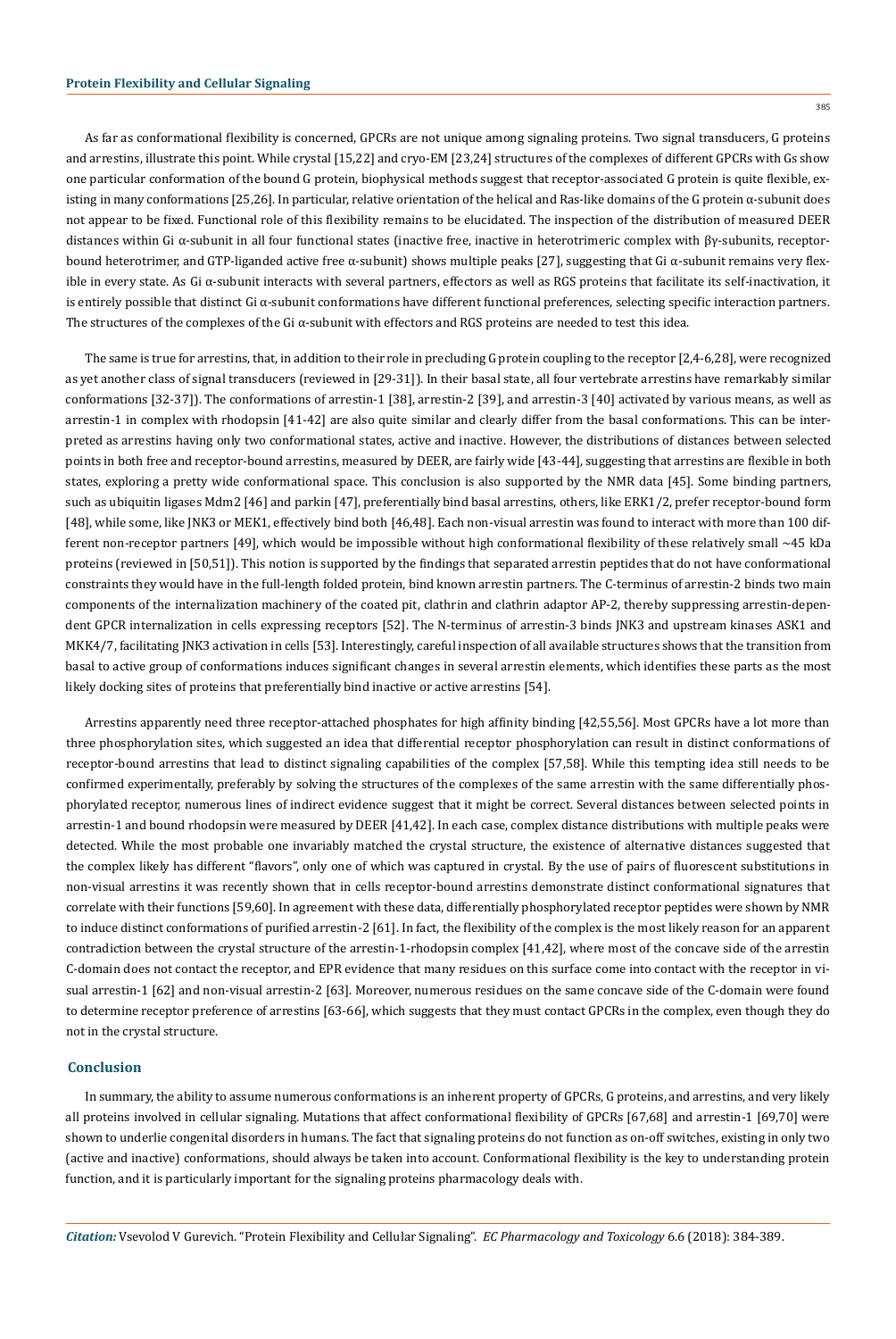#### **Footnote**

1 Here we use the systematic names of arrestins, where the number after the dash indicates the order of cloning: arrestin-1 (historic names S-antigen, 48 kDa protein, visual or rod arrestin), arrestin-2 (β-arrestin or β-arrestin1), arrestin-3 (β-arrestin2 or hTHY-ARRX), and arrestin-4 (cone or X-arrestin).

#### **Bibliography**

- 1. Samama P., *et al.* ["A mutation-induced activated state of the beta 2-adrenergic receptor. Extending the ternary complex model".](https://www.ncbi.nlm.nih.gov/pubmed/8095262) *The [Journal of Biological Chemistry](https://www.ncbi.nlm.nih.gov/pubmed/8095262)* 268.7 (1993): 4625-4636.
- 2. Wilden U., *et al*[. "Phosphodiesterase activation by photoexcited rhodopsin is quenched when rhodopsin is phosphorylated and binds](https://www.ncbi.nlm.nih.gov/pubmed/3006038)  the intrinsic 48-kDa protein of rod outer segments". *[Proceedings of the National Academy of Sciences](https://www.ncbi.nlm.nih.gov/pubmed/3006038)* 83.5 (1986): 1174-1178.
- 3. Gurevich E V., *et al.* ["G protein-coupled receptor kinases: more than just kinases and not only for GPCRs".](https://www.ncbi.nlm.nih.gov/pubmed/21903131) *Pharmacology and Therapeutics* [133.1 \(2012\): 40-46.](https://www.ncbi.nlm.nih.gov/pubmed/21903131)
- 4. [Wilden U. "Duration and amplitude of the light-induced cGMP hydrolysis in vertebrate photoreceptors are regulated by multiple](https://pubs.acs.org/doi/abs/10.1021/bi00004a040)  [phosphorylation of rhodopsin and by arrestin binding".](https://pubs.acs.org/doi/abs/10.1021/bi00004a040) *Biochemistry* 34.4 (1995): 1446-1454.
- 5. Krupnick J G., *et al.* ["Mechanism of quenching of phototransduction. Binding competition between arrestin and transducin for phos](https://www.ncbi.nlm.nih.gov/pubmed/9218446)phorhodopsin". *[The Journal of Biological Chemistry](https://www.ncbi.nlm.nih.gov/pubmed/9218446)* 272.29 (1997): 18125-18131.
- 6. [Carman C V and Benovic J. L. "G-protein-coupled receptors: turn-ons and turn-offs".](https://www.ncbi.nlm.nih.gov/pubmed/9687355) *Current Opinion In Neurobiology* 8.3 (1998): 335- [344.](https://www.ncbi.nlm.nih.gov/pubmed/9687355)
- 7. Farrens D L., *et al*[. "Requirement of rigid-body motion of transmembrane helices for light activation of rhodopsin".](https://www.ncbi.nlm.nih.gov/pubmed/8864113) *Science* 274.5288 [\(1996\): 768-770.](https://www.ncbi.nlm.nih.gov/pubmed/8864113)
- 8. Altenbach C., *et al.* ["High-resolution distance mapping in rhodopsin reveals the pattern of helix movement due to activation".](https://www.ncbi.nlm.nih.gov/pmc/articles/PMC2396682/) *Proceed[ings of the National Academy of Sciences of the United States of America](https://www.ncbi.nlm.nih.gov/pmc/articles/PMC2396682/)* 105.21 (2008): 7439-7444.
- 9. Palczewski K., *et al.* ["Crystal structure of rhodopsin: A G protein-coupled receptor".](https://www.ncbi.nlm.nih.gov/pubmed/10926528) *Science* 289.5480 (2000): 739-745.
- 10. Scheerer P., *et al.* ["Crystal structure of opsin in its G-protein-interacting conformation".](https://www.nature.com/articles/nature07330) *Nature* 455 (2008): 497-502.
- 11. Choe H W., *et al.* ["Crystal structure of metarhodopsin II".](https://www.nature.com/articles/nature09789) *Nature* 471 (2011): 651-655.
- 12. Rasmussen S G., *et al.* ["Crystal structure of the human beta2 adrenergic G-protein-coupled receptor".](https://www.ncbi.nlm.nih.gov/pubmed/17952055) *Nature* 450.7168 (2007): 383- [387.](https://www.ncbi.nlm.nih.gov/pubmed/17952055)
- 13. Rosenbaum D M., *et al.* ["Structure and function of an irreversible agonist-β\(2\) adrenoceptor complex".](https://www.ncbi.nlm.nih.gov/pubmed/21228876) *Nature* 469.7329 (2011): [236-240.](https://www.ncbi.nlm.nih.gov/pubmed/21228876)
- 14. Yao X J., *et al.* ["The effect of ligand efficacy on the formation and stability of a GPCR-G protein complex".](https://www.ncbi.nlm.nih.gov/pubmed/19470481) *Proceedings of the National [Academy of Sciences of the United States of America](https://www.ncbi.nlm.nih.gov/pubmed/19470481)* 106.23 (2009): 9501-9506.
- 15. Rasmussen S G., *et al.* ["Crystal structure of the β2 adrenergic receptor-Gs protein complex".](https://www.nature.com/articles/nature10361) *Nature* 477 (2011): 549-555.
- 16. Manglik A., *et al.* ["Structural Insights into the Dynamic Process of beta2-Adrenergic Receptor Signaling".](https://www.ncbi.nlm.nih.gov/pubmed/25981665) *Cell* 161.5 (2015): 1101- [1111.](https://www.ncbi.nlm.nih.gov/pubmed/25981665)
- 17. Van Eps N., *et al*[. "Conformational equilibria of light-activated rhodopsin in nanodiscs".](https://www.ncbi.nlm.nih.gov/pubmed/28373559) *Proceedings of the National Academy of Sci[ences of the United States of America](https://www.ncbi.nlm.nih.gov/pubmed/28373559)* A 114.16 (2017): E3268-E3275.

386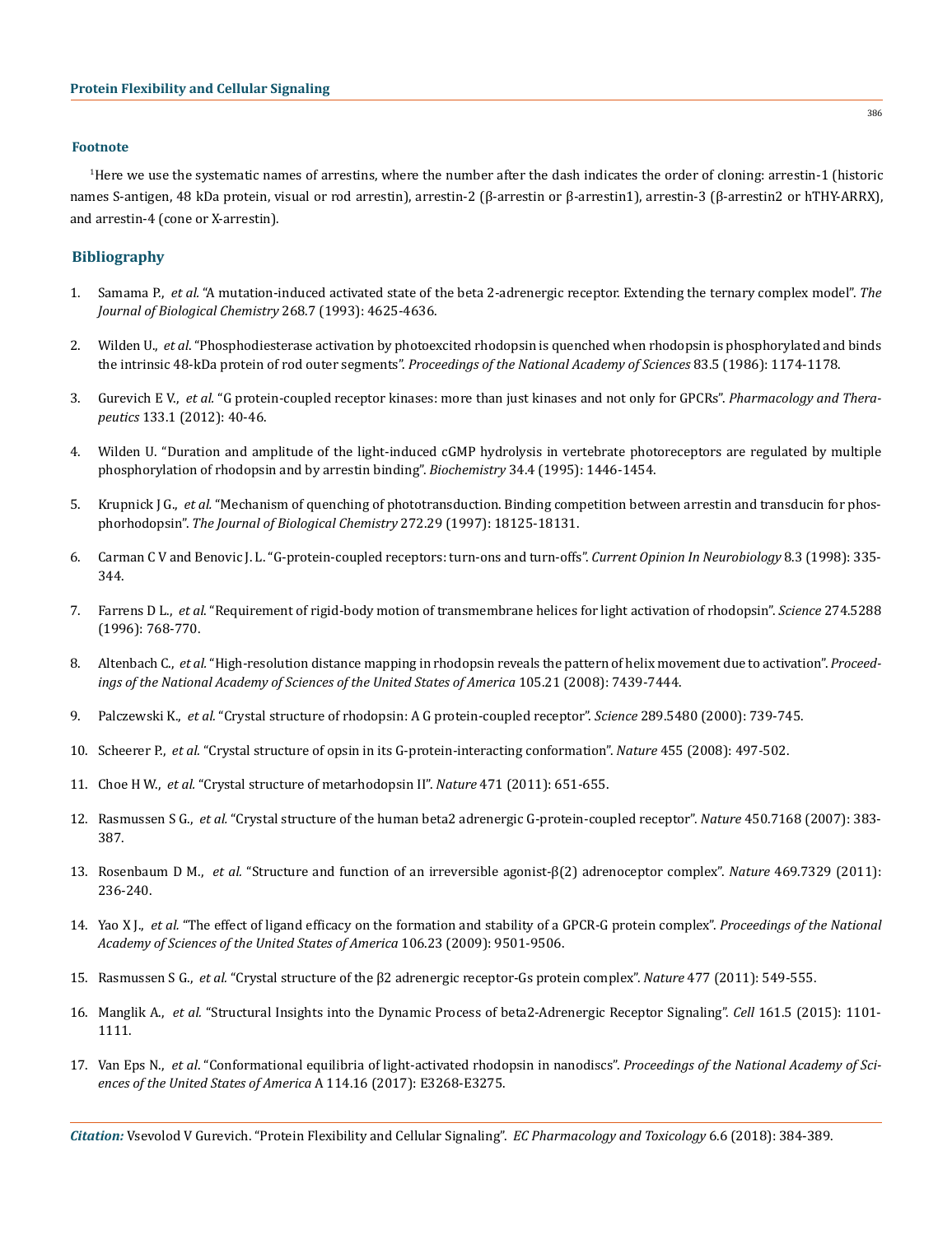- 18. [Gurevich V V and Gurevich E V. "Molecular Mechanisms of GPCR Signaling: A Structural Perspective".](https://www.ncbi.nlm.nih.gov/pubmed/29186792) *International Journal of Molecular Sciences* [18.12 \(2017\): E2519.](https://www.ncbi.nlm.nih.gov/pubmed/29186792)
- 19. Wisler J W., *et al*[. "Recent developments in biased agonism".](https://www.ncbi.nlm.nih.gov/pubmed/24680426) *Current Opinion in Cell Biology* 27(2014): 18-24.
- 20. [Luttrell L M and Kenakin T P. "Refining efficacy: allosterism and bias in G protein-coupled receptor signaling".](https://www.ncbi.nlm.nih.gov/pubmed/21870218) *Methods in Molecular Biology* [756 \(2011\): 3-35.](https://www.ncbi.nlm.nih.gov/pubmed/21870218)
- 21. Van Eps N., *et al.* ["Gi- and Gs-coupled GPCRs show different modes of G-protein binding".](http://www.pnas.org/content/early/2018/02/15/1721896115) *Proceedings of the National Academy of Sci[ences of the United States of America](http://www.pnas.org/content/early/2018/02/15/1721896115)* 115 (2018): 2383-2388.
- 22. Carpenter B., *et al.* ["Structure of the adenosine A\(2A\) receptor bound to an engineered G protein".](https://www.ncbi.nlm.nih.gov/pubmed/27462812) *Nature* 536.7614 (2016): 104-107.
- 23. Liang Y L., *et al.* ["Phase-plate cryo-EM structure of a class B GPCR-G-protein complex".](https://www.ncbi.nlm.nih.gov/pubmed/28437792) *Nature* 546.7656 (2017): 118-123.
- 24. Zhang Y., *et al.* ["Cryo-EM structure of the activated GLP-1 receptor in complex with a G protein".](https://www.ncbi.nlm.nih.gov/pubmed/28538729) *Nature* 546.7657 (2017): 248-253.
- 25. Westfield G H., *et al.* ["Structural flexibility of the G alpha s alpha-helical domain in the beta2-adrenoceptor Gs complex".](https://www.ncbi.nlm.nih.gov/pubmed/21914848) *Proceedings [of the National Academy of Sciences of the United States of America](https://www.ncbi.nlm.nih.gov/pubmed/21914848)* 108.38 (2011): 16086-16091.
- 26. Oldham W M., *et al.* ["Mapping allosteric connections from the receptor to the nucleotide-binding pocket of heterotrimeric G pro](https://www.ncbi.nlm.nih.gov/pubmed/17463080)teins". *[Proceedings of the National Academy of Sciences of the United States of America](https://www.ncbi.nlm.nih.gov/pubmed/17463080)* 104.19 (2007): 7927-7932.
- 27. Van Eps N., *et al.* ["Interaction of a G protein with an activated receptor opens the interdomain interface in the alpha subunit".](https://www.ncbi.nlm.nih.gov/pubmed/21606326) *Proceed[ings of the National Academy of Sciences of the United States of America](https://www.ncbi.nlm.nih.gov/pubmed/21606326)* 108.23 (2011): 9420-9424.
- 28. Gurevich V V., *et al.* ["The functional cycle of visual arrestins in photoreceptor cells".](https://www.ncbi.nlm.nih.gov/pubmed/21824527) *Progress in Retinal and Eye Research* 30.6 (2011): [405-430.](https://www.ncbi.nlm.nih.gov/pubmed/21824527)
- 29. [Gurevich V V and Gurevich E V. "The structural basis of arrestin-mediated regulation of G protein-coupled receptors".](https://www.ncbi.nlm.nih.gov/pubmed/16460808) *Pharmacology and Therapeutics* [110.3 \(2006\): 465-502.](https://www.ncbi.nlm.nih.gov/pubmed/16460808)
- 30. [Peterson Y K and Luttrell L M. "The Diverse Roles of Arrestin Scaffolds in G Protein-Coupled Receptor Signaling".](https://www.ncbi.nlm.nih.gov/pubmed/28626043) *Pharmacological Reviews* [69.3 \(2017\): 256-297.](https://www.ncbi.nlm.nih.gov/pubmed/28626043)
- 31. [Gurevich E V and Gurevich V V. "Arrestins are ubiquitous regulators of cellular signaling pathways".](https://www.ncbi.nlm.nih.gov/pubmed/17020596) *Genome Biology* 7.9 (2006): 236.
- 32. Hirsch J A., *et al.* ["The 2.8 A crystal structure of visual arrestin: a model for arrestin's regulation".](https://www.ncbi.nlm.nih.gov/pubmed/10219246) *Cell* 97.2 (1999): 257-269.
- 33. Han M., *et al*[. "Crystal structure of beta-arrestin at 1.9 A: possible mechanism of receptor binding and membrane translocation".](https://www.ncbi.nlm.nih.gov/pubmed/11566136)  *Structure* [9.9 \(2001\): 869-880.](https://www.ncbi.nlm.nih.gov/pubmed/11566136)
- 34. Granzin J., *et al.* ["X-ray crystal structure of arrestin from bovine rod outer segments".](https://www.ncbi.nlm.nih.gov/pubmed/9495348) *Nature* 391.6670 (1998): 918-921.
- 35. Milano S K., *et al.* ["Scaffolding functions of arrestin-2 revealed by crystal structure and mutagenesis".](https://www.ncbi.nlm.nih.gov/pubmed/11876640) *Biochemistry* 41.10 (2002): [3321-3328.](https://www.ncbi.nlm.nih.gov/pubmed/11876640)
- 36. Sutton R B., *et al.* ["Crystal Structure of Cone Arrestin at 2.3Å: Evolution of Receptor Specificity".](https://www.sciencedirect.com/science/article/pii/S0022283605012544) *Journal of Molecular Biology* 354.5 [\(2005\): 1069-1080.](https://www.sciencedirect.com/science/article/pii/S0022283605012544)
- 37. Zhan X., *et al. "*[Crystal structure of arrestin-3 reveals the basis of the difference in receptor binding between two non-visual arres](https://www.ncbi.nlm.nih.gov/pubmed/21215759)tins"*[. Journal of Molecular Biology](https://www.ncbi.nlm.nih.gov/pubmed/21215759)* 406.3 (2011): 467-478.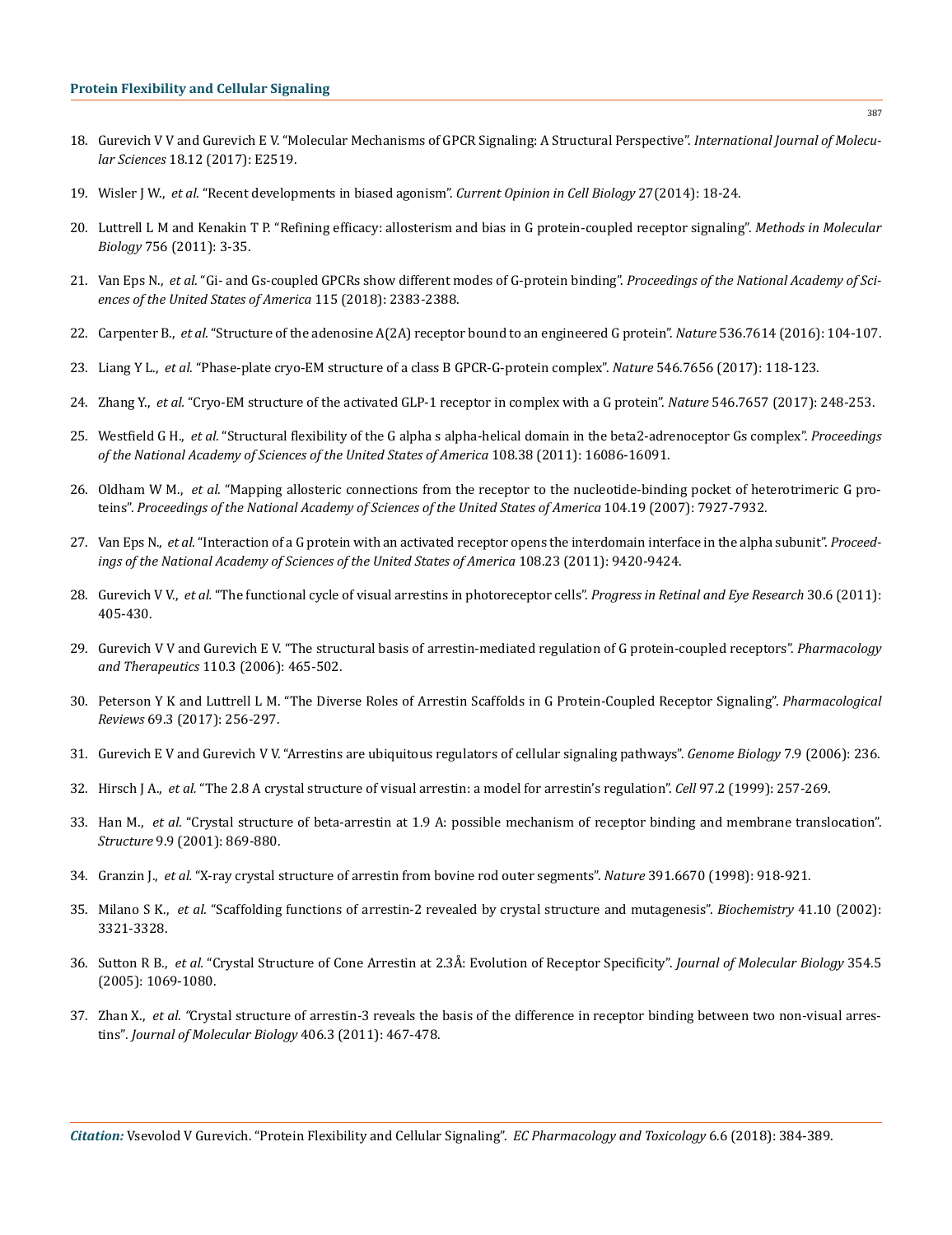- 38. Kim Y J., *et al.* ["Crystal structure of pre-activated arrestin p44".](https://www.nature.com/articles/nature12133) *Nature* 497 (2013): 142-146.
- 39. Shukla A K., *et al*[. "Structure of active beta-arrestin-1 bound to a G-protein-coupled receptor phosphopeptide".](https://www.ncbi.nlm.nih.gov/pubmed/23604254) *Nature* 497.7447 [\(2013\): 137-141.](https://www.ncbi.nlm.nih.gov/pubmed/23604254)
- 40. Chen Q., *et al.* ["Structural basis of arrestin-3 activation and signaling".](https://www.nature.com/articles/s41467-017-01218-8) *Nature Communications* 8 (2017): 1427.
- 41. Kang Y., *et al*[. "Crystal structure of rhodopsin bound to arrestin determined by femtosecond X-ray laser".](https://www.ncbi.nlm.nih.gov/pubmed/26200343) *Nature* 523.7562 (2015): [561-567.](https://www.ncbi.nlm.nih.gov/pubmed/26200343)
- 42. Zhou X E., *et al*[. "Structural Identification of Phosphorylation Codes for Arrestin Recruitment by G protein-Coupled Receptors".](https://www.ncbi.nlm.nih.gov/pubmed/28753425) *Cell* [170.3 \(2017\): 457-469.](https://www.ncbi.nlm.nih.gov/pubmed/28753425)
- 43. Kim M., *et al*[. "Conformation of receptor-bound visual arrestin". Proceedings of the National Academy of Sciences USA 109.45 \(2012\):](https://www.ncbi.nlm.nih.gov/pubmed/23091036) [18407-18412.](https://www.ncbi.nlm.nih.gov/pubmed/23091036)
- 44. Zhuo Y., *et al*[. "Identification of receptor binding-induced conformational changes in non-visual arrestins".](https://www.ncbi.nlm.nih.gov/pubmed/24867953) *The Journal of Biological Chemistry* [289.30 \(2014\): 20991-21002.](https://www.ncbi.nlm.nih.gov/pubmed/24867953)
- 45. Zhuang T., *et al*[. "Involvement of Distinct Arrestin-1 Elements in Binding to Different Functional Forms of Rhodopsin".](https://www.ncbi.nlm.nih.gov/pubmed/23277586) *Proceedings of [the National Academy of Science USA](https://www.ncbi.nlm.nih.gov/pubmed/23277586)* 110.3 (2013): 942-947.
- 46. Song X., *et al*[. "Visual and both non-visual arrestins in their "inactive" conformation bind JNK3 and Mdm2 and relocalize them from](https://www.ncbi.nlm.nih.gov/pmc/articles/PMC2430869/) the nucleus to the cytoplasm". *[The Journal of Biological Chemistry](https://www.ncbi.nlm.nih.gov/pmc/articles/PMC2430869/)* 281.30 (2006): 21491-21499.
- 47. Ahmed M., *et al*[. "Ubiquitin ligase parkin promotes Mdm2-arrestin interaction but inhibits arrestin ubiquitination".](https://www.ncbi.nlm.nih.gov/pubmed/21466165) *Biochemistry*  [50.18 \(2011\): 3749-3763.](https://www.ncbi.nlm.nih.gov/pubmed/21466165)
- 48. Coffa S., *et al*[. "The Effect of Arrestin Conformation on the Recruitment of c-Raf1, MEK1, and ERK1/2 Activation".](https://www.ncbi.nlm.nih.gov/pubmed/22174878) *PLOS One* 6.12 [\(2011\): e28723.](https://www.ncbi.nlm.nih.gov/pubmed/22174878)
- 49. Xiao, K., *et al*[. "Functional specialization of beta-arrestin interactions revealed by proteomic analysis".](https://www.ncbi.nlm.nih.gov/pubmed/17620599) *Proceedings of the National Academy of Sciences USA* [104.29 \(2007\): 12011-12016.](https://www.ncbi.nlm.nih.gov/pubmed/17620599)
- 50. Gurevich V., *et al*[. "Extensive shape shifting underlies functional versatility of arrestins".](https://www.ncbi.nlm.nih.gov/pubmed/24680424) *Current Opinion in Cell Biology* 27 (2014): [1-9.](https://www.ncbi.nlm.nih.gov/pubmed/24680424)
- 51. Gurevich, V., *et al*[. "Arrestins: structural disorder creates rich functionality".](https://www.ncbi.nlm.nih.gov/pubmed/29453740) *Protein Cell in Press* (2018).
- 52. [Orsini MJ and Benovic JL. "Characterization of dominant negative arrestins that inhibit beta2-adrenergic receptor internalization by](https://www.ncbi.nlm.nih.gov/pubmed/9852134) distinct mechanisms". *[The Journal of Biological Chemistry](https://www.ncbi.nlm.nih.gov/pubmed/9852134)* 273.51 (1998): 34616-34622.
- 53. Zhan X., *et al*[. "Peptide mini-scaffold facilitates JNK3 activation in cells".](https://www.ncbi.nlm.nih.gov/pubmed/26868142) *Scientific Reports* 6 (2016): 21025
- 54. Chen, Q., *et al*[. "Structural basis of arrestin-dependent signal transduction". Trends in Biochemical Sciences in Press \(2018\).](https://www.ncbi.nlm.nih.gov/pubmed/29636212)
- 55. Vishnivetskiy SA., *et al*[. "Regulation of arrestin binding by rhodopsin phosphorylation level".](https://www.ncbi.nlm.nih.gov/pmc/articles/PMC2638115/) *The Journal of Biological Chemistry* [282.44 \(2007\): 32075-32083.](https://www.ncbi.nlm.nih.gov/pmc/articles/PMC2638115/)
- 56. Mendez A., *et al*[. "Rapid and reproducible deactivation of rhodopsin requires multiple phosphorylation sites".](https://www.ncbi.nlm.nih.gov/pubmed/11086991) *Neuron* 28.1 (2000): [153-164.](https://www.ncbi.nlm.nih.gov/pubmed/11086991)